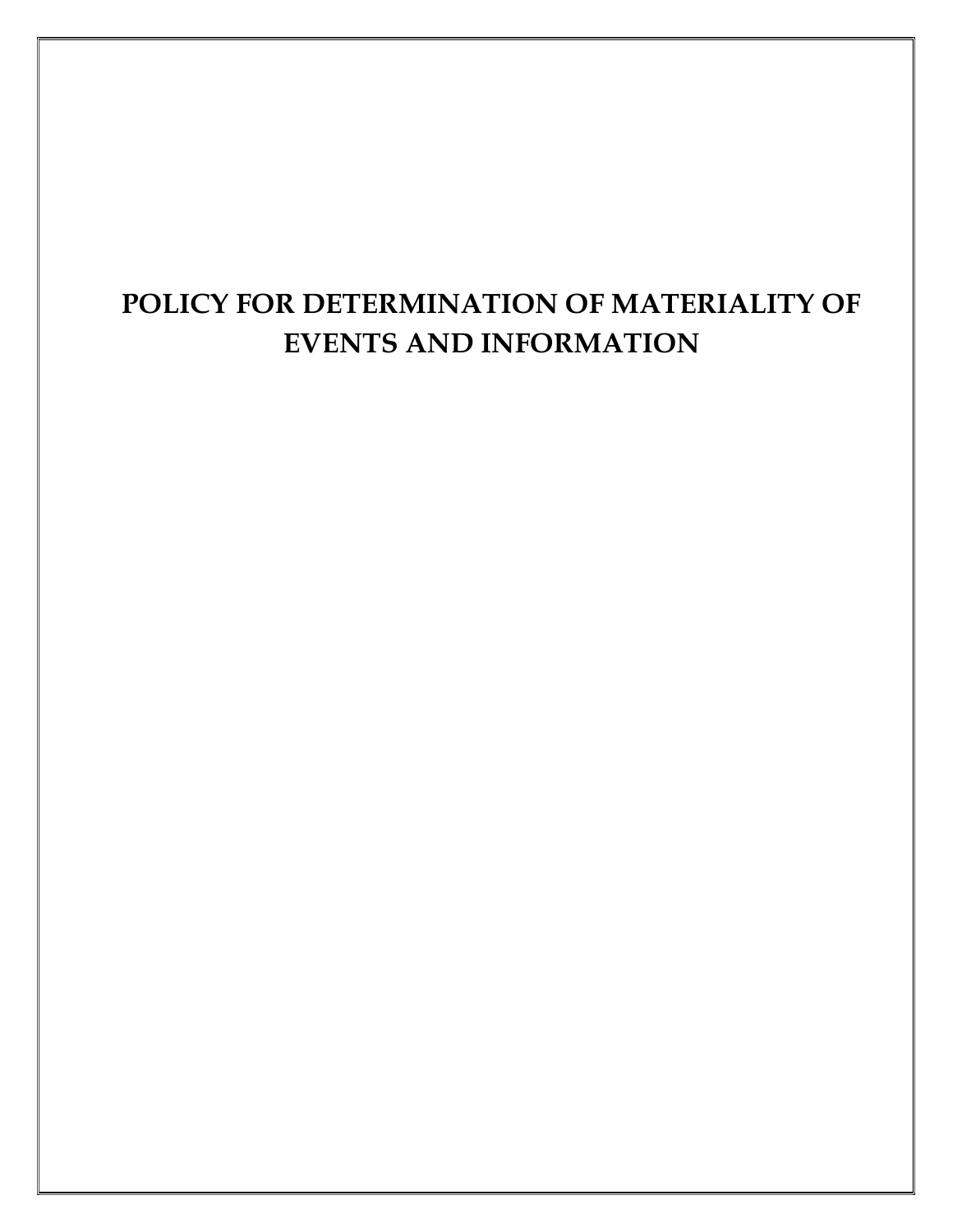### 1. BACKGROUND

This Policy has been made pursuant to Regulation 30 (4) (ii) of SEBI (Listing Obligations and Disclosure Requirements) Regulations, 2015 ("Listing Regulations") which requires the Company to formulate a policy for determination of materiality of events and information and there disclosures.

# 2. OBJECTIVE OF THE POLICY

The objective of the Policy is to determine materiality of events or information of the Company and to ensure that such information is adequately disseminated in pursuance with the Listing Regulations and to provide an overall governance framework for such determination of materiality

#### 3. RESPONSIBILITIES FOR DISCLOSURES

The Compliance officer or his delegate, to have responsibility for:

- (a) deciding if information should be disclosed to the Stock Exchanges;
- (b) ensuring compliance with the Company's continuous disclosure obligations;
- (c) establishing a system to monitor compliance with the Company's continuous disclosure obligations and this policy;

# 4. DETERMINATION OF MATERIALITY OF EVENTS / INFORMATION

The criteria specified under regulation 30 (4) of the Listing Regulations shall be considered for determination of material events and information which is as follows

- (a) the omission of an event or information, which is likely to result in discontinuity or alteration of event or information already available publicly; or
- (b) the omission of an event or information is likely to result in significant market reaction if the said omission came to light at a later date;
- (c) In case where the criteria specified in sub-clauses (a) and (b) are not applicable, an event/information may be treated as being material if in the opinion of the board of directors of the Company, the event / information is considered material.

# 5. DICSCLOSURE OF EVENTS AND INFORMATIONS

The Disclosure of information either to stock exchange or in the press or public medium shall be one routed i.e. through Compliance Officer, all the directors, key managerial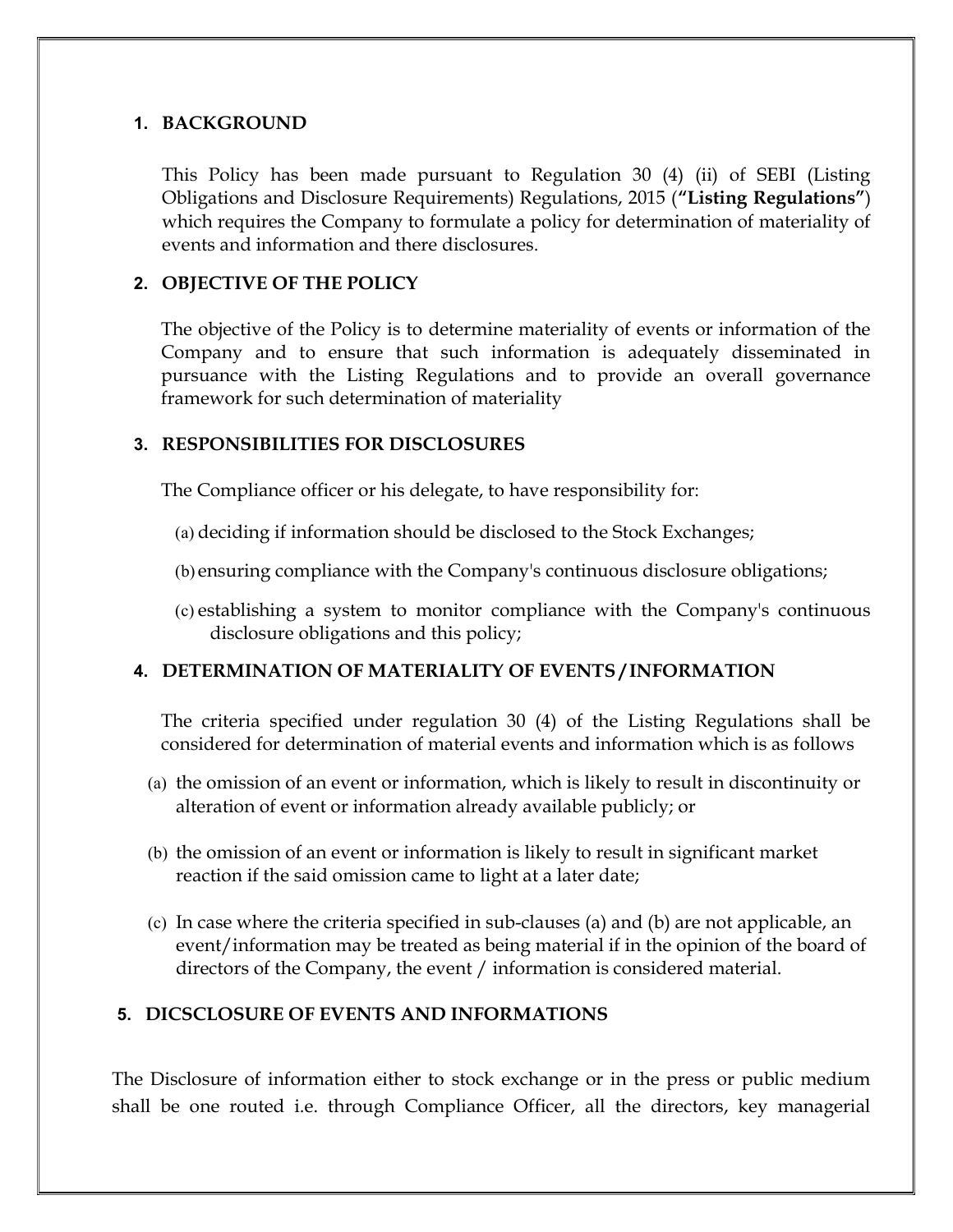persons and employees one level below key managerial persons shall on becoming aware of any information at any time which is considered to be material as per criteria specified, it must be reported immediately to the Compliance officer. Based on the information or event the compliance officer shall decide about the disclosure of information or any event.

The Company shall first disclose to stock exchange(s) of all events or information as soon as reasonably possible and not later than twenty four hours from the occurrence of event or information:

Provided that in case the disclosure is made after twenty four hours of occurrence of the event or information, the Company shall, along with such disclosures provide explanation for delay.

The Company will publicly release all information disclosed to the Stock Exchanges under this policy by placing it on its website for a minimum period of five years and thereafter as per the archival policy of the Company, as disclosed on website.

- A. The Events which shall be disclosed without any application of the guidelines for materiality as specified in sub-regulation (4) of regulation (30) shall be as per Annexure A
- B. Events which shall be disclosed upon application of the guidelines for materiality referred sub- regulation (4) of regulation (30) shall be as per Annexure B

# 6. REVIEW AND AMENDMENTS

The Compliance officer, in consultation with the Board, will review this policy as often as it considers necessary.

The Board may change this policy from time to time by resolution.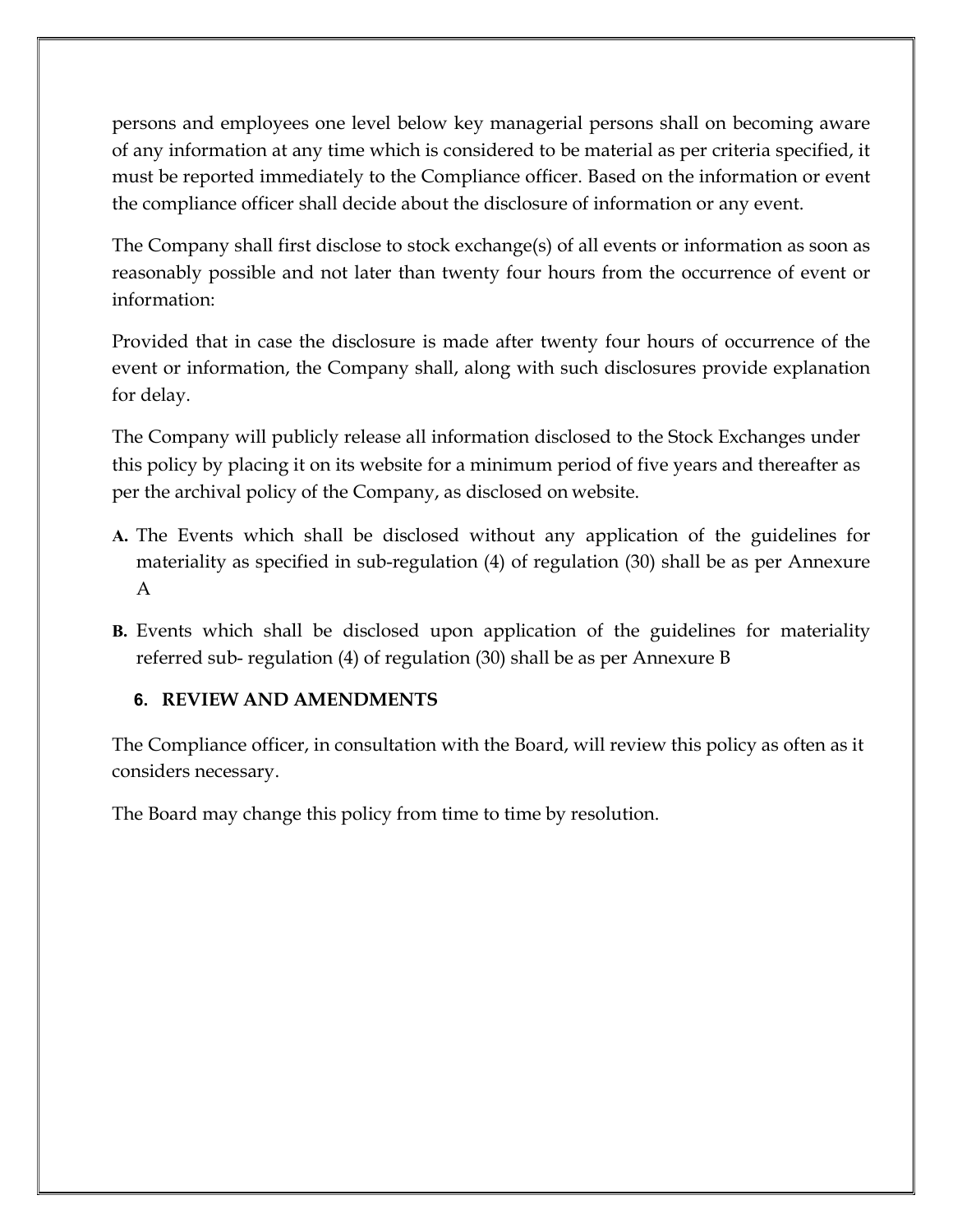# Annexure A

# Events which shall be disclosed without any application of the guidelines for materiality as specified in sub-regulation (4) of regulation (30):

1. Acquisition(s) (including agreement to acquire), Scheme of Arrangement (amalgamation/ merger/ demerger/restructuring), or sale or disposal of any unit(s), division(s) or subsidiary of the listed entity or any other restructuring.

Explanation.- For the purpose of this sub-para, the word 'acquisition' shall mean,-

- (i) acquiring control, whether directly or indirectly; or,
- (ii) acquiring or agreeing to acquire shares or voting rights in, a company, whether directly or indirectly, such that -
	- (a) the listed entity holds shares or voting rights aggregating to five per cent or more of the shares or voting rights in the said company, or;
	- (b) there has been a change in holding from the last disclosure made under subclause (a) of clause (ii) of the Explanation to this sub-para and such change exceeds two per cent of the total shareholding or voting rights in the said company.
- 2. Issuance or forfeiture of securities, split or consolidation of shares, buyback of securities, any restriction on transferability of securities or alteration in terms or structure of existing securities including forfeiture, reissue of forfeited securities, alteration of calls, redemption of securities etc.
- 3. Revision in Rating(s).
- 4. Outcome of Meetings of the board of directors: The listed entity shall disclose to the Exchange(s), within 30 minutes of the closure of the meeting, held to consider the following:
	- a) dividends and/or cash bonuses recommended or declared or the decision to pass any dividend and the date on which dividend shall be paid/dispatched;
	- b) any cancellation of dividend with reasons thereof;
	- c) the decision on buyback of securities;
	- d) the decision with respect to fund raising proposed to be undertaken
	- e) increase in capital by issue of bonus shares through capitalization including the date on which such bonus shares shall be credited/dispatched;
	- f) reissue of forfeited shares or securities, or the issue of shares or securities held in reserve for future issue or the creation in any form or manner of new shares or securities or any other rights, privileges or benefits to subscribe to;
	- g) short particulars of any other alterations of capital, including calls;
	- h) financial results;
	- i) Decision on voluntary delisting by the listed entity from stock exchange(s).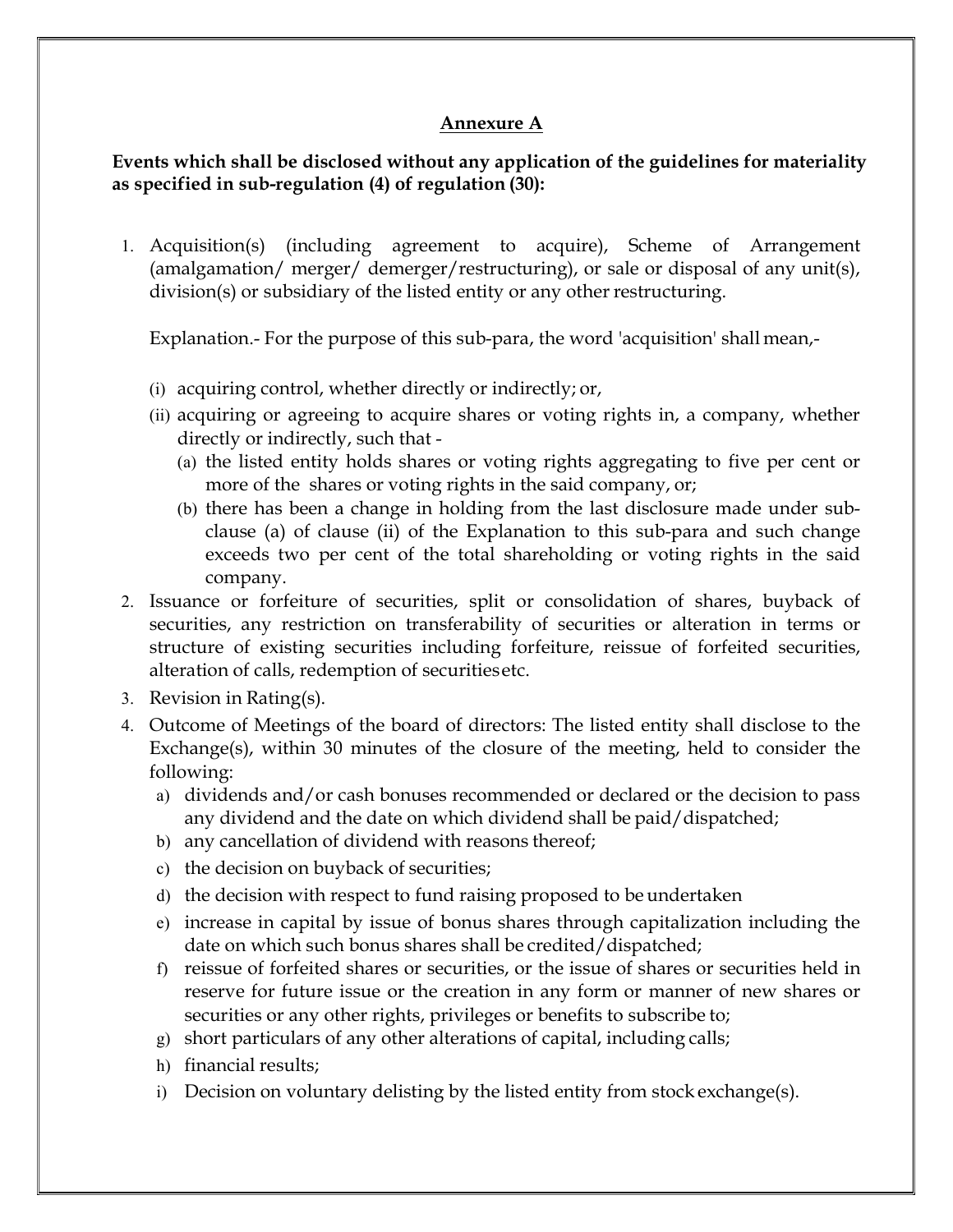- 5. Agreements (viz. shareholder agreement(s), joint venture agreement(s), family settlement agreement(s) (to the extent that it impacts management and control of the listed entity), agreement(s)/treaty(ies)/contract(s) with media companies) which are binding and not in normal course of business, revision(s) or amendment(s) and termination(s) thereof.
- 6. Fraud/defaults by promoter or key managerial personnel or by listed entity or arrest of key managerial personnel or promoter.
- 7. Change in directors, key managerial personnel (Managing Director, Chief Executive Officer, Chief Financial Officer , Company Secretary etc.), Auditor and Compliance Officer.
- 8. Appointment or discontinuation of share transfer agent.
- 9. Corporate debt restructuring.
- 10. One time settlement with a bank.
- 11. Reference to BIFR and winding-up petition filed by any party / creditors.
- 12. Issuance of Notices, call letters, resolutions and circulars sent to shareholders, debenture holders or creditors or any class of them or advertised in the media by the listed entity.
- 13. Proceedings of Annual and extraordinary general meetings of the listed entity.
- 14. Amendments to memorandum and articles of association of listed entity, in brief.
- 15. Schedule of Analyst or institutional investor meet and presentations on financial results made by the listed entity to analysts or institutional investors;